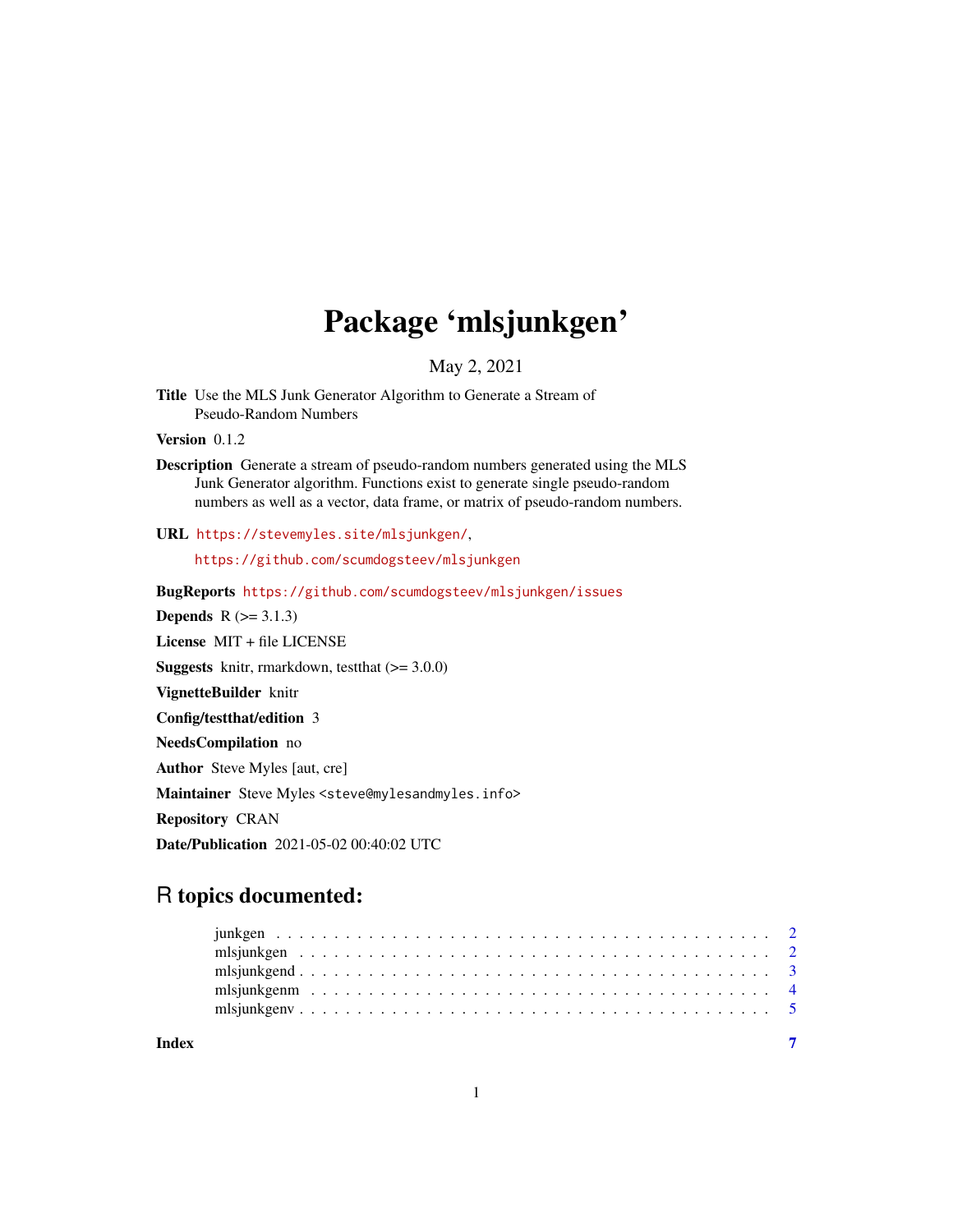<span id="page-1-1"></span><span id="page-1-0"></span>

#### Description

Based on user input seeds, this function generates a pseudo-random number. This is called by the mlsjunkgen package's other functions to generate a pseudo-random number stream.

#### Usage

junkgen(w, x, y, z)

#### Arguments

| W | the first seed required by the MLS Junk Generator algorithm |
|---|-------------------------------------------------------------|
|   | the first seed required by the MLS Junk Generator algorithm |
|   | the first seed required by the MLS Junk Generator algorithm |
|   | the first seed required by the MLS Junk Generator algorithm |

#### Value

A numeric vector containing a single pseudo-random number

#### Examples

# Generate a pseudo-random number with user-specified seeds  $w < -1$  $x \le -2$  $y \le -3$  $z \le -4$ junkgen(w = w, x = x, y = y, z = z) # returns "[1] 0.9551644"

| mlsjunkgen |                                 |  |  | mlsjunkgen: Use the MLS Junk Generator Algorithm to Generate a |  |
|------------|---------------------------------|--|--|----------------------------------------------------------------|--|
|            | Stream of Pseudo-Random Numbers |  |  |                                                                |  |

#### Description

mlsjunkgen: Use the MLS Junk Generator Algorithm to Generate a Stream of Pseudo-Random Numbers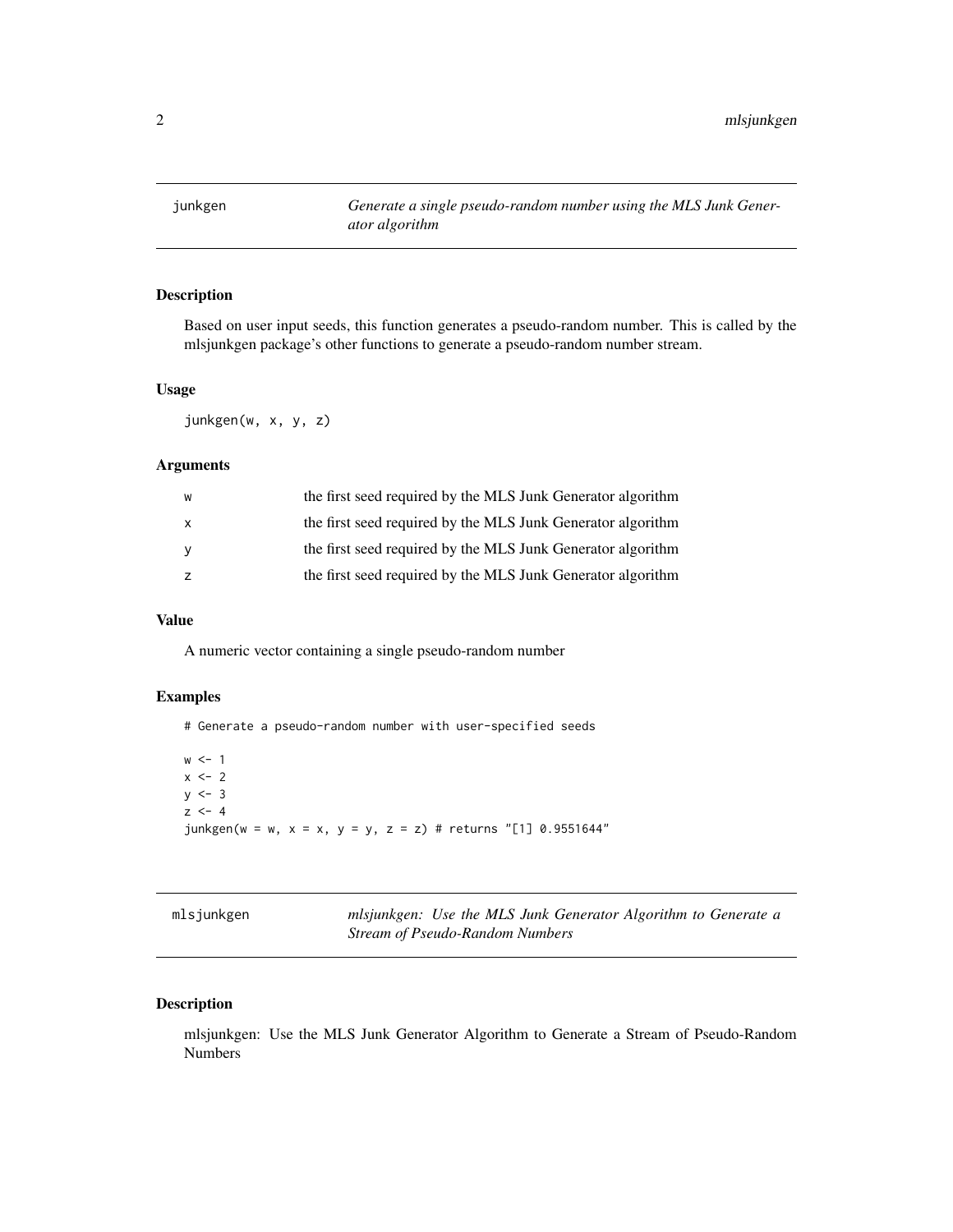#### <span id="page-2-0"></span>mlsjunkgend 3

#### mlsjunkgen functions

- [junkgen](#page-1-1): generate a single pseudo-random number; called by the other functions
- [mlsjunkgenv](#page-4-1): generate a vector stream of pseudo-random numbers
- [mlsjunkgend](#page-2-1): generate a data frame of pseudo-random numbers
- [mlsjunkgenm](#page-3-1): generate a matrix of pseudo-random numbers

<span id="page-2-1"></span>

| mlsjunkgend | Generate a data frame of pseudo-random numbers using the MLS Junk |
|-------------|-------------------------------------------------------------------|
|             | Generator algorithm                                               |

#### Description

Based on user input seeds, this function generates a data frame of n pseudo-random numbers and names the column containing these as "RN" for "random numbers." This is achieved by calling junkgen.

#### Usage

mlsjunkgend( $n = 1$ , w, x, y, z, round = 5)

#### Arguments

| n            | the number of pseudo-random numbers to generate; defaults to 1                             |
|--------------|--------------------------------------------------------------------------------------------|
| W            | the first seed required by the MLS Junk Generator algorithm                                |
| $\mathsf{x}$ | the first seed required by the MLS Junk Generator algorithm                                |
| y            | the first seed required by the MLS Junk Generator algorithm                                |
| z            | the first seed required by the MLS Junk Generator algorithm                                |
| round        | the number of decimal places to which to round the pseudo-random numbers;<br>$default = 5$ |

#### Value

A numeric vector containing a single pseudo-random number

#### Examples

# Generate a pseudo-random number data frame with 10 observations from user-specified seeds

 $w < -1$  $x \le -2$  $y \le -3$  $z \le -4$ 

mlsjunkgend(n = 10, w = w, x = x, y = y, z = z) # returns a data frame of 10 observations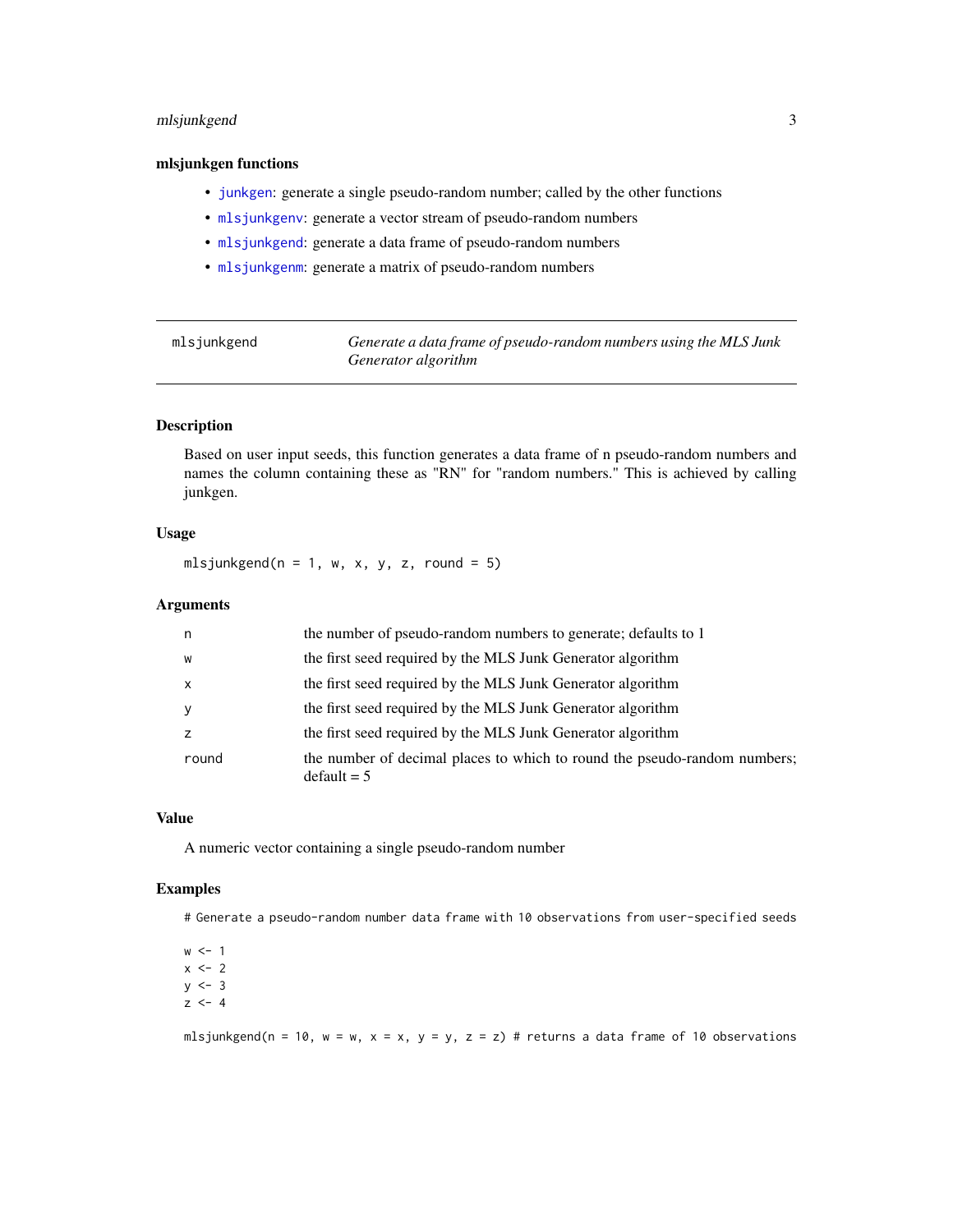```
# Specifying different values for n and round
mlsjunkgend(n = 5, w = w, x = x, y = y, z = z, round = 2)
# returns a data frame identical to the above example but with only 5 observations
# rounded to 2 decimal places
# using the default value of n (1) is identical to assigning the rounded result of
# junkgen to a data frame of 1 observation
round(junkgen(w = w, x = x, y = y, z = z), 5) # returns "[1] 0.95516"
mlsjunkgend(w = w, x = x, y = y, z = z)
# returns the following:
# RN
# 1 0.95516
```
<span id="page-3-1"></span>mlsjunkgenm *Generate a matrix of pseudo-random numbers using the MLS Junk Generator algorithm*

#### Description

Based on user input seeds, this function generates a vector of n pseudo-random numbers by calling mlsjunkgenv which in turn calls junkgen.

#### Usage

mlsjunkgenm(nrow = 1, ncol = 1, w, x, y, z, round = 5)

#### Arguments

| nrow         | the number of rows for the matrix; defaults to 1                                           |
|--------------|--------------------------------------------------------------------------------------------|
| ncol         | the number of columns for the matrix; defaults to 1                                        |
| W            | the first seed required by the MLS Junk Generator algorithm                                |
| $\mathsf{x}$ | the first seed required by the MLS Junk Generator algorithm                                |
| <b>V</b>     | the first seed required by the MLS Junk Generator algorithm                                |
| z            | the first seed required by the MLS Junk Generator algorithm                                |
| round        | the number of decimal places to which to round the pseudo-random numbers;<br>$default = 5$ |

#### Value

A numeric vector containing a single pseudo-random number

<span id="page-3-0"></span>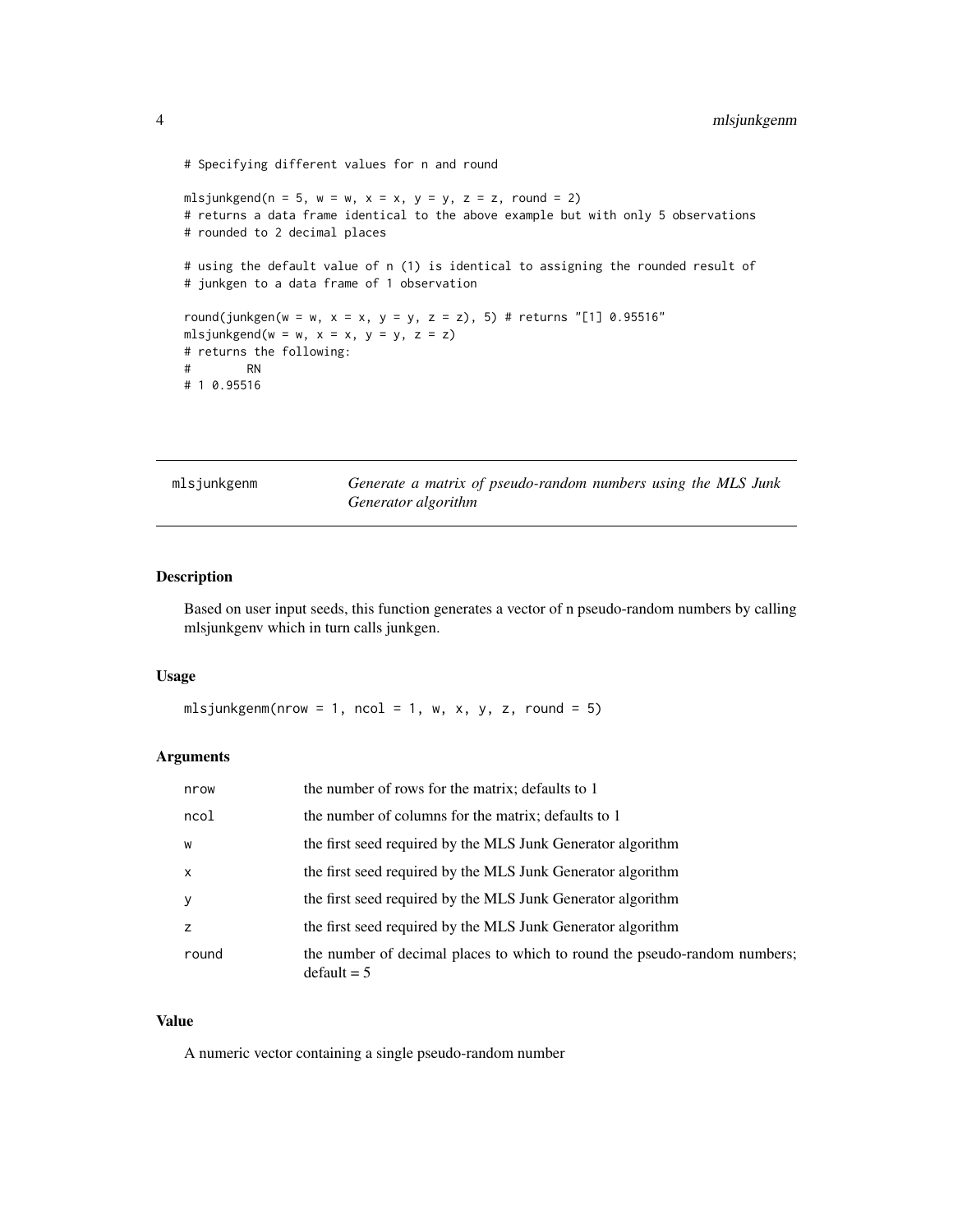#### <span id="page-4-0"></span>mlsjunkgenv 5

#### Examples

# Generate a 4x4 matrix of pseudo-random numbers with user-specified seeds

```
w < -1x \le -2y \le -3z \le -4mlsjunkgenm(nrow = 4, ncol = 4, w = w, x = x, y = y, z = z) # returns a 4x4 matrix
# the sixteen values in the above matrix are equivalent to the following call
# to mlsjunkgenv
mlsjunkgenv(n = 16, w = w, x = x, y = y, z = z)
# matrices need not be square
# this returns a 3x2 matrix of pseudo-random numbers with 2 decimal places
mlsjunkgenm(nrow = 3, ncol = 2, w = w, x = x, y = y, z = z, round = 2)
# using the default value of n (1) generates a 1x1 matrix the value of which
# is identical to running junkgen and rounding the result to 5 decimal places
round(junkgen(w = w, x = x, y = y, z = z), 5) # returns "[1] 0.95516"
mlsjunkgenv(w = w, x = x, y = y, z = z) # returns a 1x1 matrix with single element = "0.95516"
```
<span id="page-4-1"></span>

| mlsjunkgenv | Generate a vector of pseudo-random numbers using the MLS Junk |
|-------------|---------------------------------------------------------------|
|             | Generator algorithm                                           |

#### Description

Based on user input seeds, this function generates a vector of n pseudo-random numbers by calling junkgen.

#### Usage

mlsjunkgenv( $n = 1$ , w, x, y, z, round = 5)

#### Arguments

| n              | the number of pseudo-random numbers to generate; defaults to 1                             |
|----------------|--------------------------------------------------------------------------------------------|
| W              | the first seed required by the MLS Junk Generator algorithm                                |
| $\mathsf{x}$   | the first seed required by the MLS Junk Generator algorithm                                |
| <sub>V</sub>   | the first seed required by the MLS Junk Generator algorithm                                |
| $\overline{z}$ | the first seed required by the MLS Junk Generator algorithm                                |
| round          | the number of decimal places to which to round the pseudo-random numbers;<br>$default = 5$ |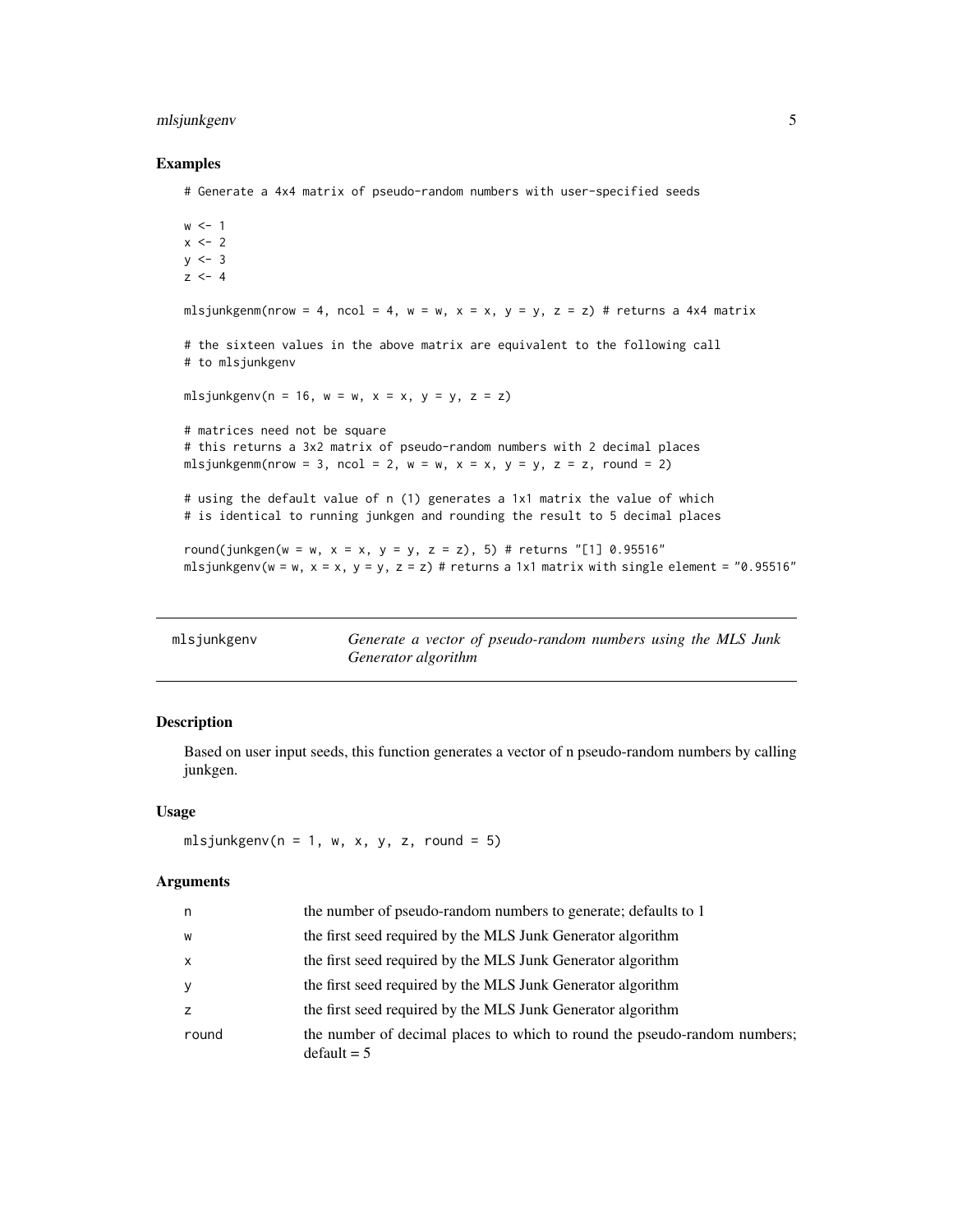#### Value

A numeric vector containing a single pseudo-random number

#### Examples

# Generate a pseudo-random number stream of length 5 with user-specified seeds

 $w < -1$  $x \le -2$  $y \le -3$  $z \le -4$ 

# the following call returns "[1] 0.95516 0.66908 0.21235 0.34488 0.11995" mlsjunkgenv(n = 5, w = w, x = x, y = y, z = z)

# Specifying different values for n and round

mlsjunkgenv(n = 3, w = w, x = x, y = y, z = z, round = 2) # returns "[1] 0.96 0.67 0.21"

# using the default value of n (1) is identical to running junkgen and rounding # the result to 5 decimal places

round(junkgen(w = w, x = x, y = y, z = z),5) # returns "[1] 0.95516" mlsjunkgenv(w = w, x = x, y = y, z = z) # returns "[1] 0.95516"